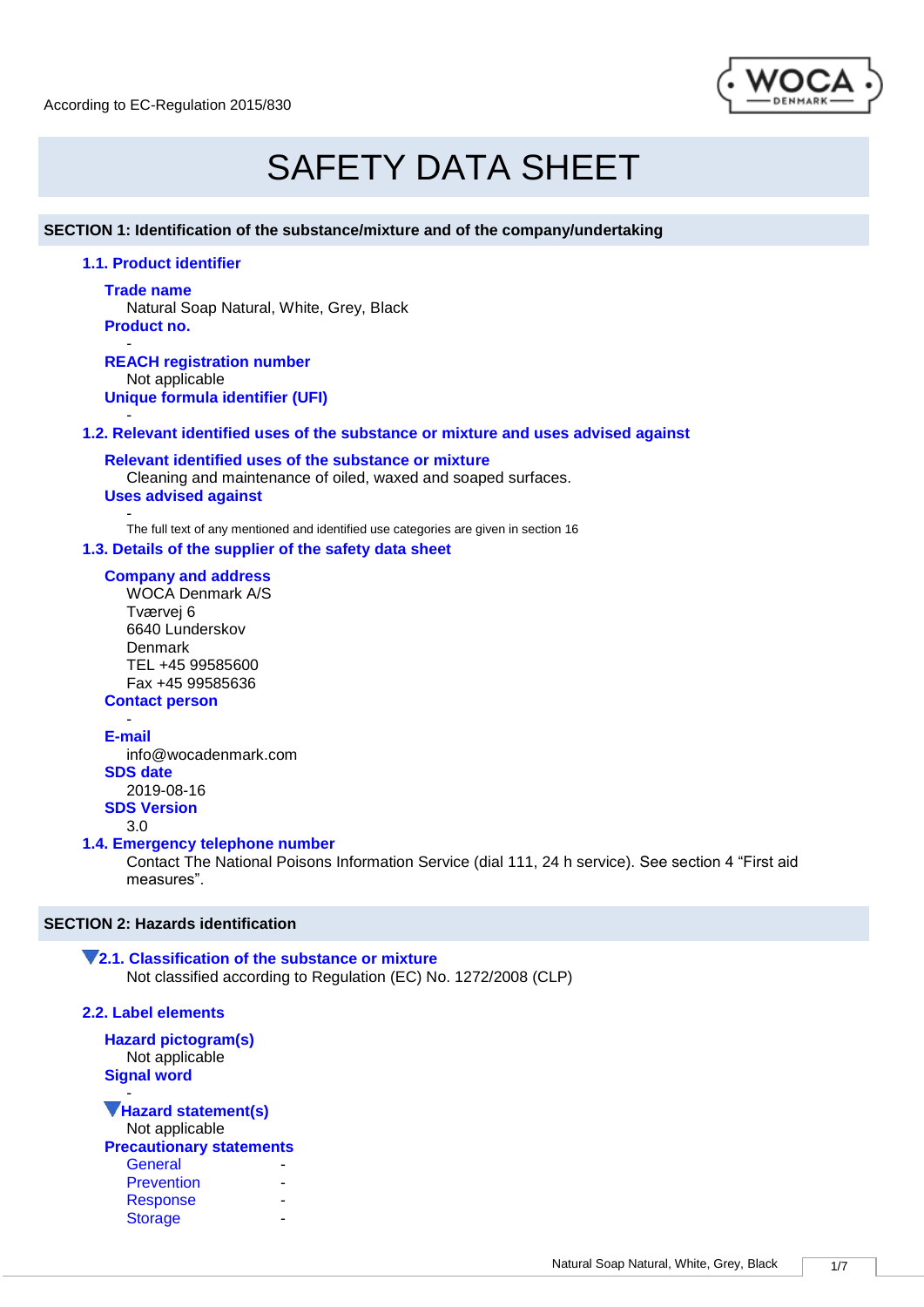According to EC-Regulation 2015/830



# **Disposal**

**Identity of the substances primarily responsible for the major health hazards** Not applicable **2.3. Other hazards** Not applicable **Additional labelling** Safety data sheet available on request. (EUH210) **Additional warnings** Not applicable **VOC (volatile organic compound)** Not applicable

# **SECTION 3: Composition/information on ingredients**

#### **3.1/3.2. Substances/Mixtures**

Does not contain any substances required to report

(\*) See full text of H-phrases in section 16. Occupational exposure limits are listed in section 8, if these are available.

#### **Other information**

Detergent: 15 - 30%: SOAP

#### **SECTION 4: First aid measures**

# **4.1. Description of first aid measures**

#### **General information**

In the case of accident: Contact a doctor or casualty department – take the label or this safety data sheet. The doctor can contact The National Poisons Information Service: Dial 0344 892 0111 (24 h service). Contact a doctor if in doubt about the injured person's condition or if the symptoms persist. Never give an unconscious person water or other drink.

#### **Inhalation**

Bring the person into fresh air and stay with him/her.

#### **Skin contact**

Immediately remove contaminated clothing and shoes. Ensure that skin, which has been exposed to the material, is washed thoroughly with soap and water. Skin cleanser can be used. DO NOT use solvents or thinners.

#### **Eye contact**

Remove contact lenses and open eyes widely. Flush eyes with water or saline water(20-30°C) for at least 15 minutes. Seek medical assistance and continue flushing during transport.

#### **Ingestion**

Provide plenty of water for the person to drink and stay with him/her. In case of malaise, seek medical advice immediately and bring the safety data sheet or label from the product. Do not induce vomiting, unless recommended by the doctor. Have the victim lean forward with head down to avoid inhalation of- or choking on vomited material.

#### **Burns**

Not applicable

# **4.2. Most important symptoms and effects, both acute and delayed**

#### Nothing special

**4.3. Indication of any immediate medical attention and special treatment needed** Nothing special

#### **Information to medics**

Bring this safety data sheet.

#### **SECTION 5: Firefighting measures**

#### **5.1. Extinguishing media**

Recommended: alcohol-resistant foam, carbonic acid, powder, water mist. Waterjets should not be used,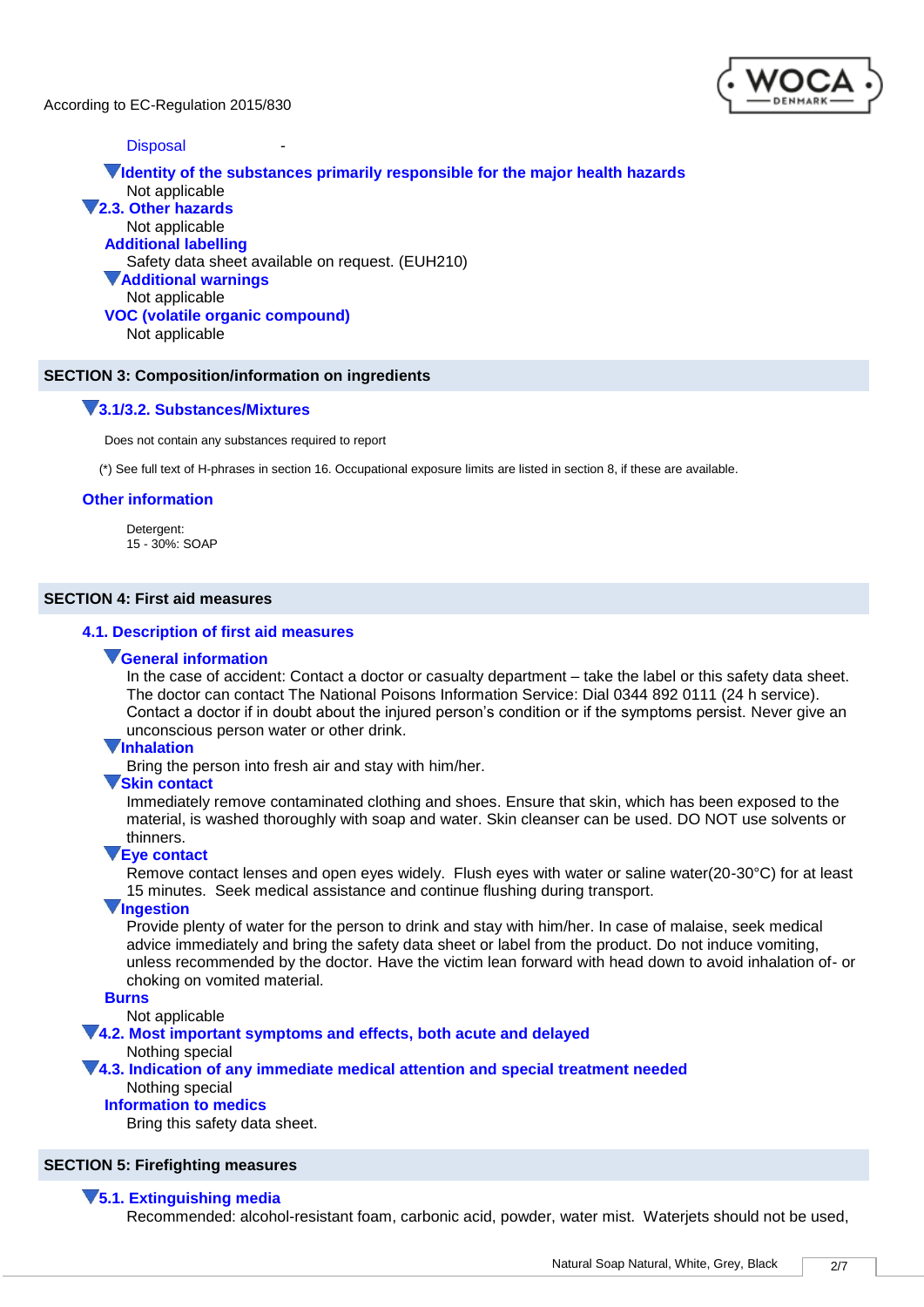

since they can spread the fire.

#### **5.2. Special hazards arising from the substance or mixture**

#### Nothing special **5.3. Advice for firefighters**

Wear self-contained breathing apparatus and protective clothing to prevent contact. Upon direct exposure contact The National Poisons Information Service (dial 111, 24 h service) in order to obtain further advice.

#### **SECTION 6: Accidental release measures**

**6.1. Personal precautions, protective equipment and emergency procedures** No specific requirements.

# **6.2. Environmental precautions**

No specific requirements.

#### **6.3. Methods and material for containment and cleaning up**

Use sand, sawdust, earth, vermiculite, diatomaceous earth to contain and collect non-combustible absorbent materials and place in container for disposal, according to local regulations. To the extent possible cleaning is performed with normal cleaning agents. Avoid use of solvents.

#### **6.4. Reference to other sections**

See section on "Disposal considerations" in regard of handling of waste. See section on 'Exposure controls/personal protection' for protective measures.

#### **SECTION 7: Handling and storage**

#### **7.1. Precautions for safe handling**

See section on 'Exposure controls/personal protection' for information on personal protection.

#### **7.2. Conditions for safe storage, including any incompatibilities**

Always store in containers of the same material as the original container.

# **Storage temperature**

Store frost-free.

#### **7.3. Specific end use(s)**

This product should only be used for applications quoted in section 1.2

#### **SECTION 8: Exposure controls/personal protection**

#### **8.1. Control parameters**

**VOEL** 

No substances are listed in The Control of Substances Hazardous to Health Regulations with an occupational exposure limit. **DNEL / PNEC**

#### No data available

#### **8.2. Exposure controls**

Control is unnecessary if the product is used as intended.

#### **General recommendations**

Smoking, eating and drinking are not allowed in the work premises

**Exposure scenarios**

In the event exposure scenarios are appended to the safety data sheet, the operational conditions and risk management measures in these shall be complied with.

**Exposure limits**

Occupational exposure limits have not been defined for the substances in this product.

#### **Appropriate technical measures**

Apply standard precautions during use of the product. Avoid inhalation of gas or dust.

#### **Hygiene measures**

In between use of the product and at the end of the working day all exposed areas of the body must be washed thoroughly. Always wash hands, forearms and face.

# **Measures to avoid environmental exposure**

No specific requirements.

**Individual protection measures, such as personal protective equipment**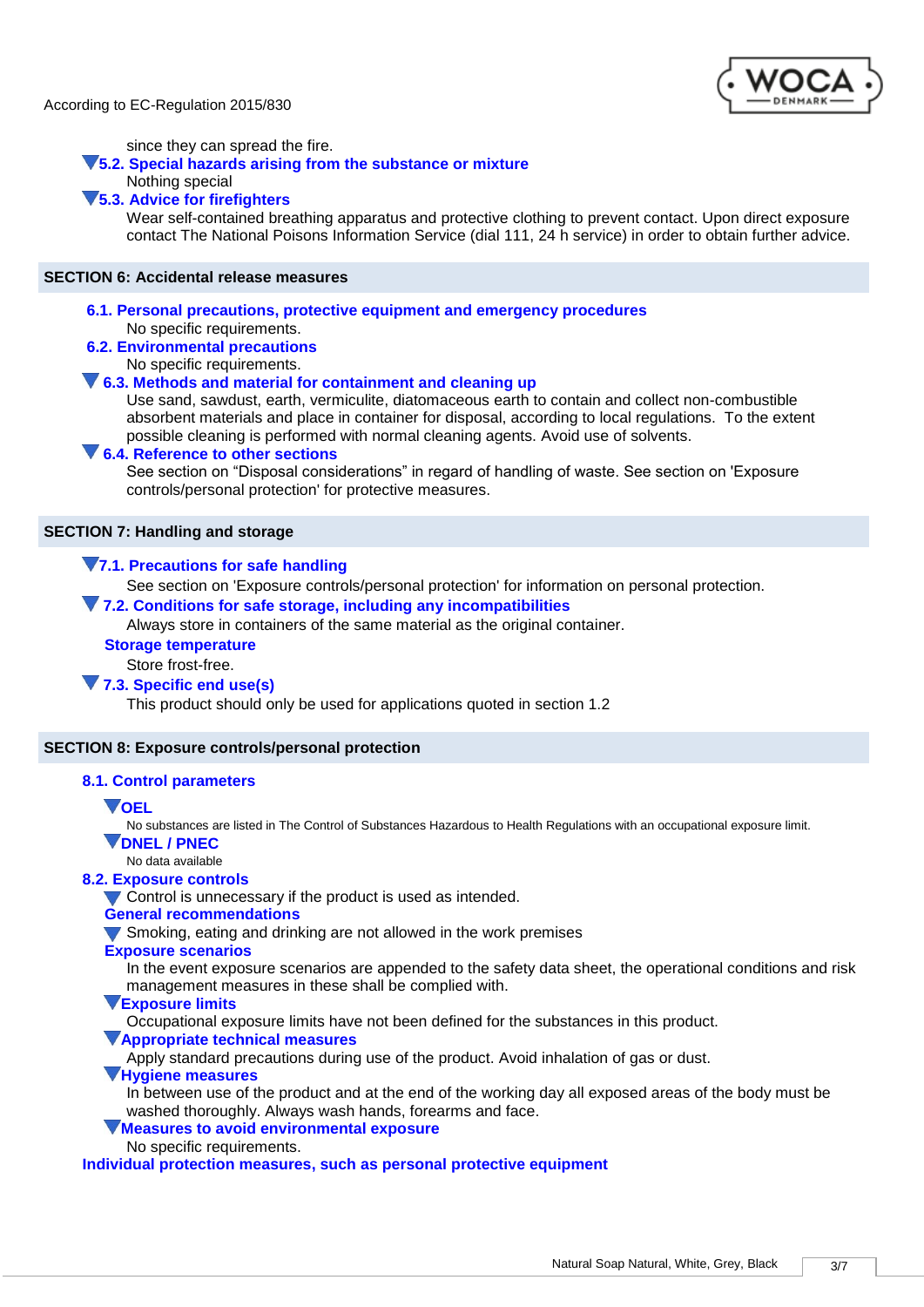According to EC-Regulation 2015/830





# **Generally**

Use only CE marked protective equipment. **Respiratory Equipment** No specific requirements. **Skin protection** No specific requirements. **Hand protection** Nitrile rubber Breakthrough time: See the manufacturer's instructions. **Eye protection** No specific requirements.

# **SECTION 9: Physical and chemical properties**

# **9.1. Information on basic physical and chemical properties**

| Form<br>Colour                             | Liquid<br>Various colours |
|--------------------------------------------|---------------------------|
| Odour                                      | Faint                     |
| Odour threshold (ppm)                      | Not determined            |
| рH                                         | $9,5 - 10,5$              |
| Viscosity (40°C)                           | Not determined            |
| Density (g/cm <sup>3</sup> )               |                           |
| <b>Phase changes</b>                       |                           |
| Melting point (°C)                         | Not determined            |
| Boiling point (°C)                         | Not determined            |
| Vapour pressure                            | Not determined            |
| Decomposition temperature (°C)             | Not determined            |
| Evaporation rate (n-butylacetate = $100$ ) | Not determined            |
| Data on fire and explosion hazards         |                           |
| Flash point (°C)                           | Not determined            |
| Ignition (°C)                              | Not determined            |
| Auto flammability (°C)                     | Not determined            |
| Explosion limits (% v/v)                   | Not determined            |
| <b>Explosive properties</b>                | Not determined            |
| <b>Solubility</b>                          |                           |
| Solubility in water                        | Soluble                   |
| n-octanol/water coefficient                | Not determined            |
| 9.2. Other information                     |                           |
| Solubility in fat (g/L)                    | Not determined            |
|                                            |                           |

# **SECTION 10: Stability and reactivity**

| <b>10.1. Reactivity</b><br>No data available                                             |
|------------------------------------------------------------------------------------------|
| 10.2. Chemical stability                                                                 |
| The product is stable under the conditions, noted in the section "Handling and storage". |
| 10.3. Possibility of hazardous reactions                                                 |
| Nothing special                                                                          |
| 10.4. Conditions to avoid                                                                |
| Do not expose to any forms of heat (e.g. solar radiation). May lead to excess pressure.  |
| 10.5. Incompatible materials                                                             |
| Strong acids, strong bases, strong oxidizing agents, and strong reducing agents.         |
| 10.6. Hazardous decomposition products                                                   |
| The product is not degraded when used as specified in section 1.                         |
|                                                                                          |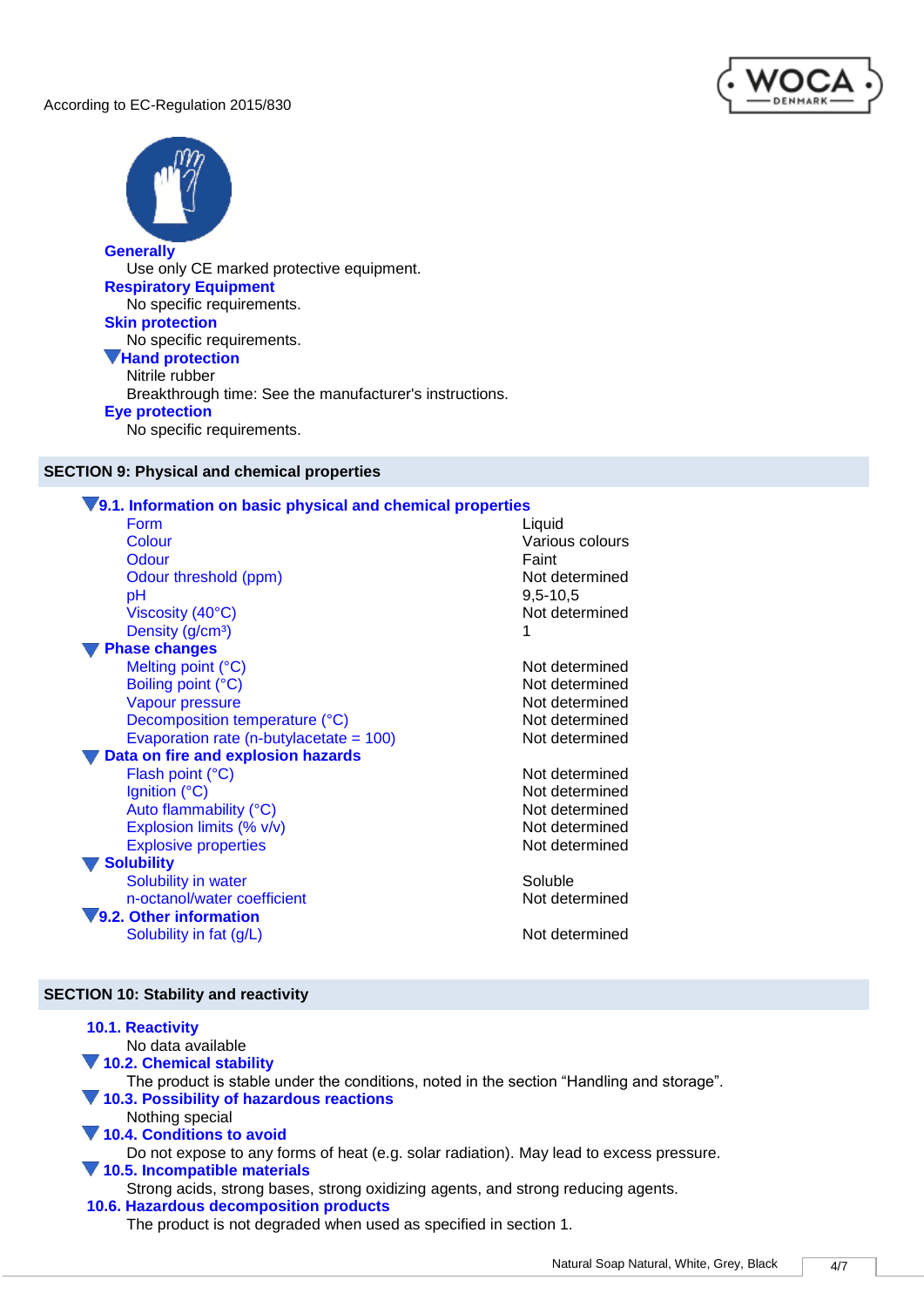

# **SECTION 11: Toxicological information**

| 11.1. Information on toxicological effects                                       |  |  |
|----------------------------------------------------------------------------------|--|--|
| <b>Acute toxicity</b><br>Not determined                                          |  |  |
| <b>VSkin corrosion/irritation</b>                                                |  |  |
| Not determined                                                                   |  |  |
| Serious eye damage/irritation                                                    |  |  |
| Not determined                                                                   |  |  |
| <b>VRespiratory or skin sensitisation</b>                                        |  |  |
| Not determined                                                                   |  |  |
| Germ cell mutagenicity                                                           |  |  |
| Not determined                                                                   |  |  |
| <b>V</b> Carcinogenicity                                                         |  |  |
| Not determined                                                                   |  |  |
| Reproductive toxicity                                                            |  |  |
| Not determined                                                                   |  |  |
| <b>VSTOT-single exposure</b>                                                     |  |  |
| Not determined                                                                   |  |  |
| <b>VSTOT-repeated exposure</b>                                                   |  |  |
| Not determined                                                                   |  |  |
| <b>VAspiration hazard</b>                                                        |  |  |
| Not determined                                                                   |  |  |
| <b>VLong term effects</b>                                                        |  |  |
| Nothing special                                                                  |  |  |
| <b>SECTION 12: Ecological information</b>                                        |  |  |
| 12.1. Toxicity<br>Not determined<br><b>March Department of the United States</b> |  |  |

| 12.2. Persistence and degradability      |                                                                                                          |             |               |
|------------------------------------------|----------------------------------------------------------------------------------------------------------|-------------|---------------|
| <b>Substance</b>                         | Biodegradability                                                                                         | <b>Test</b> | <b>Result</b> |
| Not determined                           |                                                                                                          |             |               |
| 12.3. Bioaccumulative potential          |                                                                                                          |             |               |
| <b>Substance</b>                         | <b>Potential bioaccumulation</b>                                                                         | LogPow      | <b>BCF</b>    |
| Not determined                           |                                                                                                          |             |               |
| 12.4. Mobility in soil                   |                                                                                                          |             |               |
| No data available                        |                                                                                                          |             |               |
| 12.5. Results of PBT and vPvB assessment |                                                                                                          |             |               |
|                                          | This mixture/product does not contain any substances considered to meet the criteria classifying them as |             |               |
| PBT and/or vPvB.                         |                                                                                                          |             |               |
| 12.6. Other adverse effects              |                                                                                                          |             |               |
| Nothing special                          |                                                                                                          |             |               |

# **SECTION 13: Disposal considerations**

**13.1. Waste treatment methods** Product is not covered by regulations on dangerous waste. **Waste** EWC code - **Specific labelling** Not applicable

**Contaminated packing** No specific requirements.

# **SECTION 14: Transport information**

**14.1 – 14.4**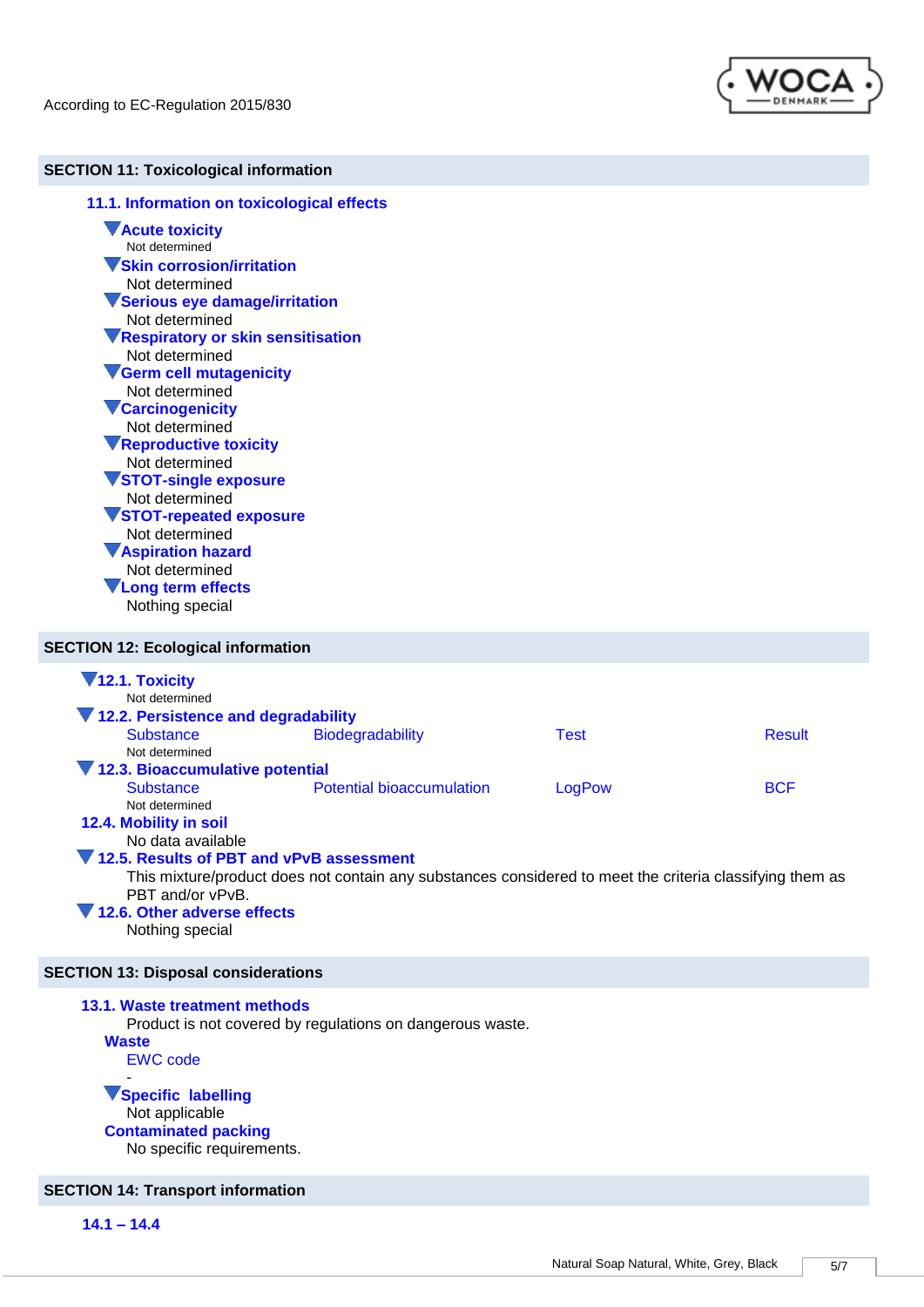

Not dangerous goods according to ADR, IATA and IMDG.

#### **14.5. Environmental hazards**

#### **14.6. Special precautions for user**

- **14.7. Transport in bulk according to Annex II of Marpol and the IBC Code** No data available

(\*) Packing group (\*\*) Marine pollutant

-

# **SECTION 15: Regulatory information**

# **15.1. Safety, health and environmental regulations/legislation specific for the substance or mixture**

# **Restrictions for application**

#### **Demands for specific education**

#### - **Additional information**

The surfactant(s) contained in this preparation complies(comply) with the biodegradability criteria as laid down in Regulation (EC) No.648/2004 on detergents. Data to support this assertion are held at the disposal of the competent authorities of the Member States and will be made available to them, at their direct request or at the request of a detergent manufacturer.

#### **Seveso**

-

#### - **Sources**

Regulation (EC) No 648/2004 of the European Parliament and of the Council of 31 March 2004 on detergents.

Regulation (EC) No 1272/2008 of the European Parliament and of the Council of 16 December 2008 on classification, labelling and packaging of substances and mixtures, amending and repealing Directives 67/548/EEC and 1999/45/EC, and amending Regulation (EC) No 1907/2006 (CLP). EC regulation 1907/2006 (REACH).

#### **15.2. Chemical safety assessment**

No

#### **SECTION 16: Other information**